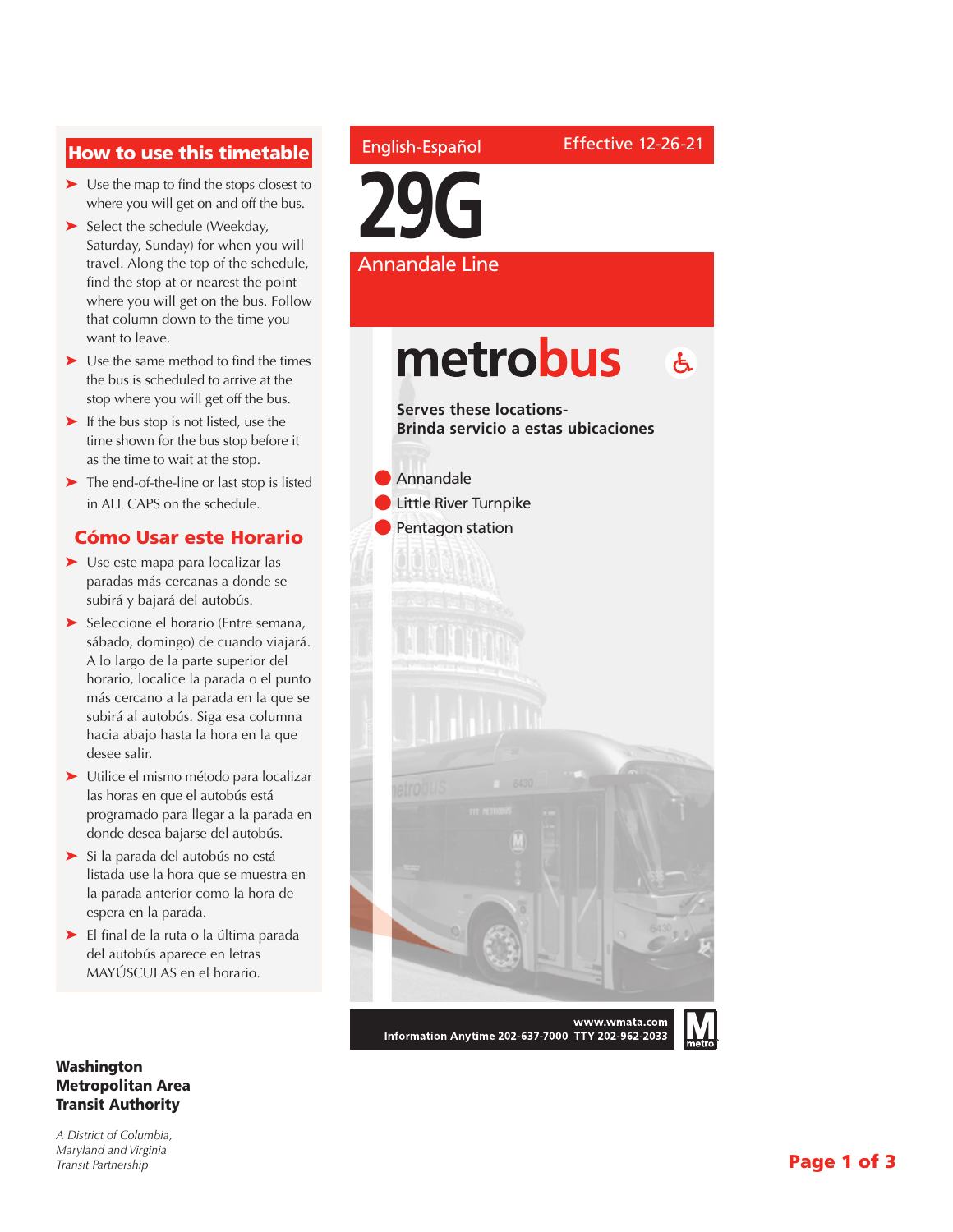

# **Effective Sunday, December 26, 2021**

**A partir del domingo, 26 de diciembre de 2021**



Page 2 of 3